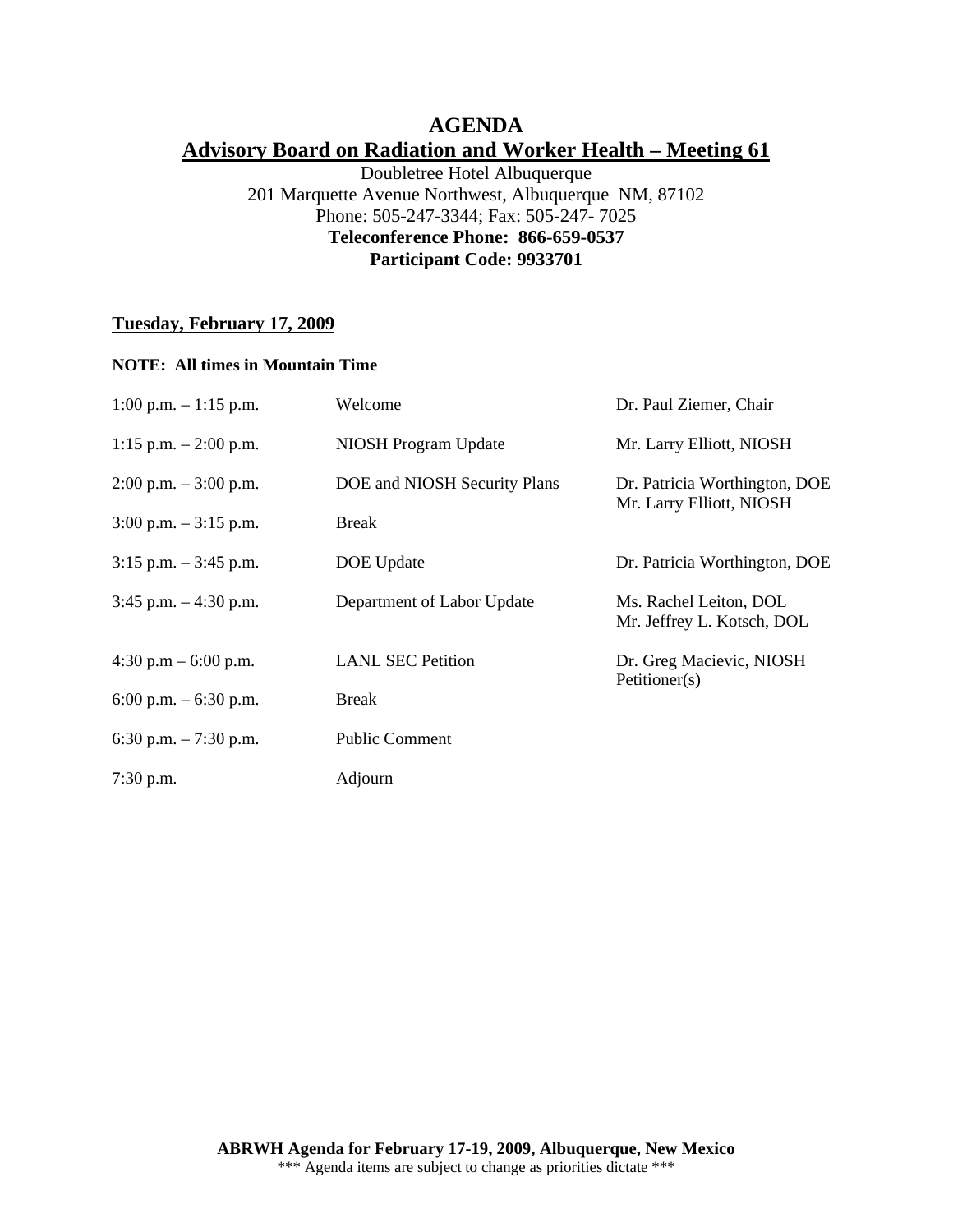## **AGENDA Advisory Board on Radiation and Worker Health – Meeting 61**

Doubletree Hotel Albuquerque 201 Marquette Avenue Northwest, Albuquerque NM, 87102 Phone: 505-247-3344; Fax: 505-247- 7025 **Teleconference Phone: 866-659-0537 Participant Code: 9933701** 

## **Wednesday, February 18, 2009**

#### **NOTE: All times in Mountain Time**

| $9:00$ a.m. $-9:15$ a.m.   | Welcome                                                             | Dr. Paul Ziemer, Chair                                  |
|----------------------------|---------------------------------------------------------------------|---------------------------------------------------------|
| $9:15$ a.m. $-10:15$ a.m.  | <b>Westinghouse Atomic Power</b><br><b>Development SEC Petition</b> | Mr. LaVon Rutherford, NIOSH<br>Petitioner(s)            |
| $10:15$ a.m. $-10:30$ a.m. | <b>Break</b>                                                        |                                                         |
| $10:30$ a.m. $-11:30$ a.m. | <b>Tyson Valley Powder Farm</b><br><b>SEC</b> Petition              | Mr. LaVon Rutherford, NIOSH<br>Petitioner(s)            |
| $11:30$ a.m. $-11:45$ a.m. | <b>SC&amp;A New Technical Support</b><br>Contract                   | Sandy Cohen, President, SC&A                            |
| $11:45$ a.m. $-1:15$ p.m.  | Lunch                                                               |                                                         |
| 1:15 p.m. $-2:45$ p.m.     | General Steel Industries SEC Petition                               | Mr. David Allen, NIOSH<br>Petitioner(s)                 |
| $2:45$ p.m. $-3:00$ p.m.   | <b>Break</b>                                                        |                                                         |
| $3:00$ p.m. $-4:00$ p.m.   | <b>Hood Building SEC Petition</b>                                   | Dr. Sam Glover, NIOSH<br>Petitioner(s)                  |
| 4:00 p.m. $-$ 5:00 p.m.    | <b>Blockson Chemical SEC Petition</b>                               | Ms. Wanda Munn & Work<br>Group Members<br>Petitioner(s) |
| $5:00$ p.m. $-7:00$ p.m.   | <b>Break</b>                                                        |                                                         |
| 7:00 p.m. $-8:00$ p.m.     | <b>Public Comment</b>                                               |                                                         |